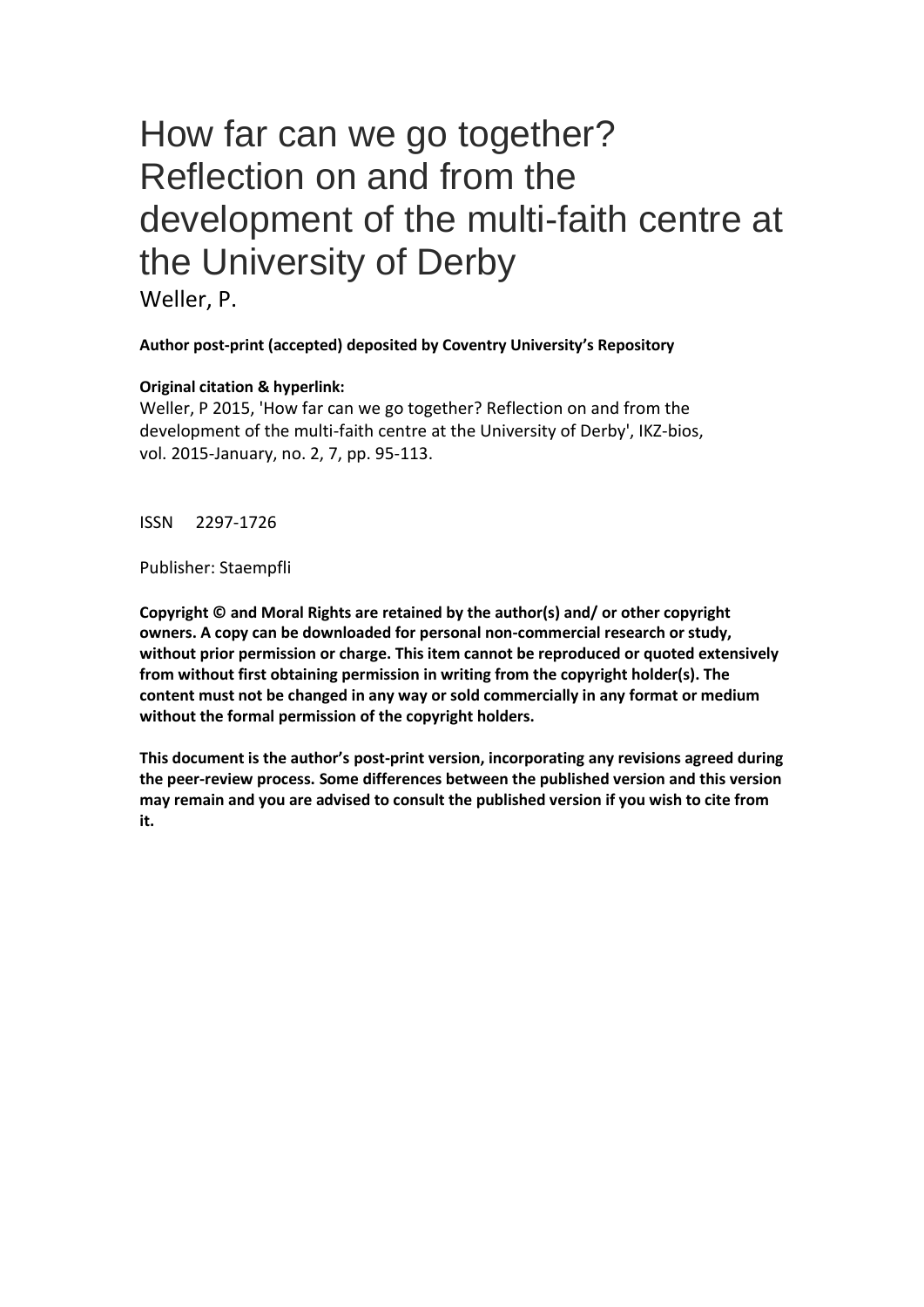# **How Far Can We Go Together? Reflection On and From the Development of the Multi**‐**Faith Centre at the University of Derby**

### **Paul Weller**

#### **Introduction**

The title of this paper indicates an intention to do at least two things at once.<sup>1</sup> On the one hand, it will try to describe the emergence and some key aspects of one specific example (the Multi-Faith Centre at the University of Derby)<sup>2</sup> of moving from inter-religious encounter to inter-religious commitment that has been over two decades in the making, and is still developing. At the same time, the particularity of this specific project is also intended to provide a grounded case study in aspects of the broader relationship between interreligious experience and theological reflection.<sup>3</sup>

The title of the paper alludes to David Lodge's campus-set novel *How Far Can You Go?*<sup>4</sup> that followed three decades in the lives of a group of middle class English Roman Catholics who started out as students in the 1950s, and whose Catholicism changed from a well-defined and settled form of religion to one that was much less clearly defined, but was also more personal. Central to the journey of those characters were issues relating to sexual behaviour and morality. In relation to sexuality, the popular phrase 'How far can you go?' implies both that there are boundaries to what is justifiable sexual behaviour, but also that these boundaries may, to some extent and in some circumstances, have a degree of flexibility. But it also implies that, in deciding how far the boundaries can either be pushed back or transgressed, there are both subjective fears and concerns, and there is at least the *possibility* of objective dangers.

If the question 'how far can you go' highlights a range of key questions and issues in inter-personal relations and human sexuality, it is arguable that it can also do service for critical questions in interreligious relations and projects associated with this. Both sexuality and religion sit on the cusp of human experience that lies between the predictable and the unpredictable, the life-creating and the destructive. Both sexuality and religion play a significant part in the definition of individuals as social beings, but at the same time, they are also concerned with privacy and intimacy. Because their power to cause scandal and to create upheavals is widely recognised, both sexuality and religion have always been regulated by either law or custom, while the forms of their regulation have differed, sometimes quite radically, in various social and cultural contexts.

In the opening years of the twenty-first century the elemental, unpredictable and potentially dangerous nature of religion has once again coming to the fore. Both the actual conflicts within which religion has played a part, and also the stormy and passionate debates that have ensued have underlined that, in contrast to at least some of the popular expectations of secularisation, religion has not faded

 $\mathbf{1}$ <sup>1</sup> This paper draws on a number of previous presentations and papers (including those given at the Centre for the Study of Religious and Cultural Diversity at Newbold College, Bracknell, 4<sup>th</sup> February 2003; and at the 'Multi-Faith Spaces: Symptoms and Agents of Religious Change' conference held at the University of Manchester, 21/22 March 2012).

<sup>2</sup> See [http://www.multifaithcentre.org](http://www.multifaithcentre.org/) 3

It needs to be acknowledged that, in writing about the Multi-Faith Centre, the author does not do so as a dispassionate observer, but as one who has been engaged in the project from its outset. Thus, while from his 'insider' position, the author may be able to bring a certain degree of additional insight to bear upon the story of the Centre, there is also the possibility of some lack of objectivity in evaluating the Centre's significance. In addition, although an attempt has been made to ensure that what is said here is accurate, this paper is not in any way intended to be an 'official' or a comprehensive history of the Centre. Thus the Centre, as such, has no responsibility for the personal interpretations and wider lessons drawn by the author. The author's involvement has inevitably been shaped by his life stance as one who seeks to live within the 'the Way' of Jesus of Nazareth – in short, by Christian theological perspectives. These, in turn, are shaped by a number of key 'notes' of the Baptist tradition of Christianity within which the author stands (and for which, see Paul Weller, 'Theological Ethics and Interreligious Relations: A Baptist Christian Perspective, in : Douglas Pratt (ed.), *Interreligious Engagement and Theological Reflection: Ecumenical Explorations* (Internationale Kirchliche Zeitschrift - Berne Interreligious Oecumenical Studies, 1: Bern; Stämfli, 2014, 119-140).

<sup>4</sup> David Lodge, *How Far Can You Go?*, London: Martin Secker and Warburg (1980).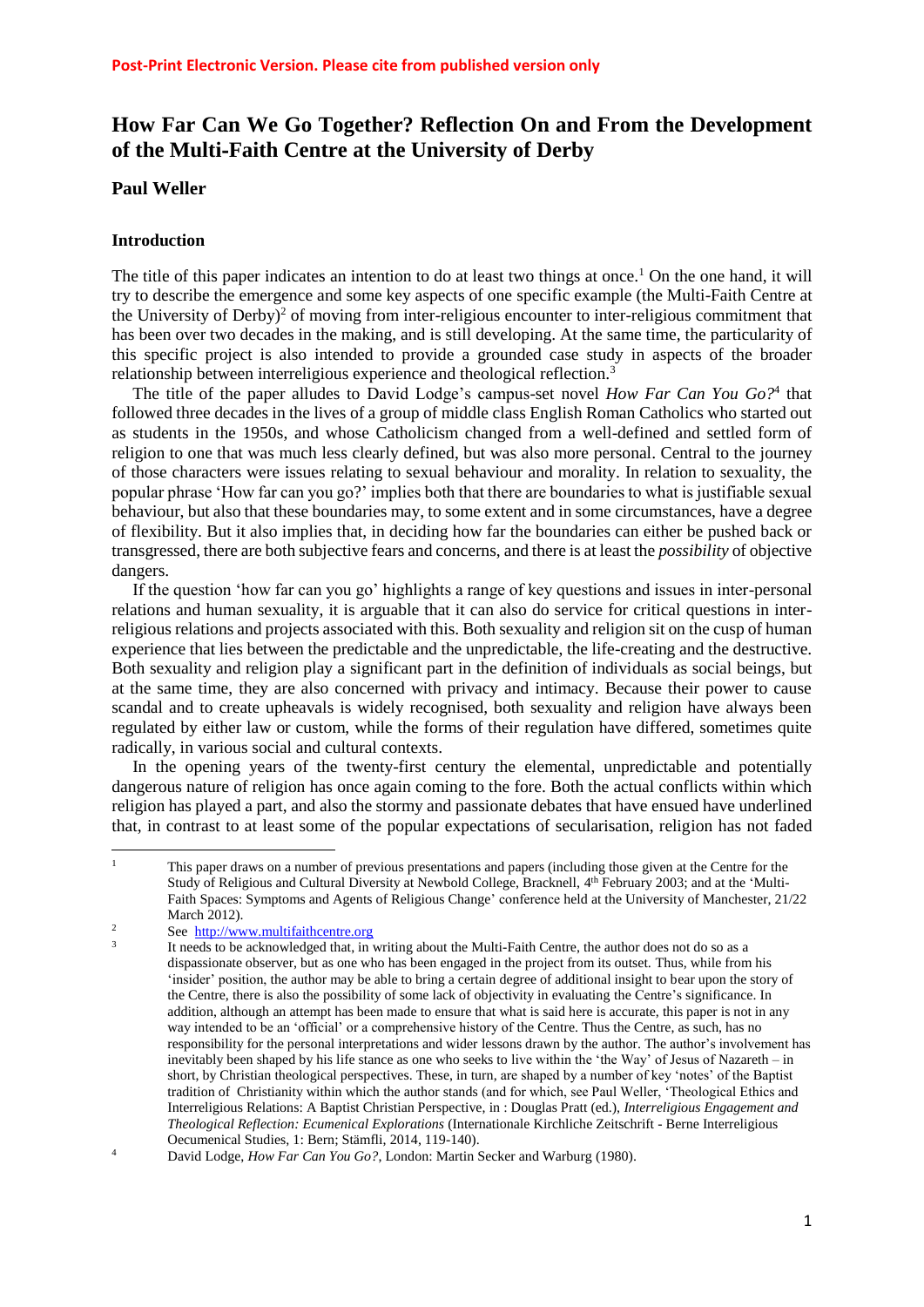away from the public sphere to become the privatised and esoteric concern of the few. Rather, such debates are increasingly seen to have widespread public, and indeed global, consequences.<sup>5</sup> In this context, there is a growing conviction, both in public life and among the religious traditions themselves, that the development of positive inter-religious relations<sup>6</sup> should no longer be seen as a luxury but, rather, as a necessity. As the Swiss Catholic theologian Hans Kűng put it in connection with his famous global ethic, there can be no peace among the nations without peace among the religions, and there can be no peace among the religions without dialogue between the religions.<sup>7</sup>

#### **The Origins and Nature of the Multi-Faith Centre**

While this broader and more recent context is not unimportant for situating the eventual emergence of the Centre and its work, it should be noted that the impetus for its development pre-dated the religious and political seismic shock of 9/11. Rather, the Centre's historical origins were primarily rooted in a positive approach to the opportunities of living, learning and sharing in a multi-cultural and multi-faith environment. Therefore in relation to the case for funding that was submitted by the Multi-Faith Centre to the United Kingdom's Millennium Commission that eventually co-funded its development, the purpose of the project was stated to be:

To advance knowledge, the education of the public and the mutual understanding between different communities, by the provision of a Multi-Faith Centre, to further research, knowledge and understanding relevant to the different faiths and religions in the UK and elsewhere, and to their interactions with one another and with the wider society, and to their interactions with modern science, technology, scholarship and the visual and performing arts.<sup>8</sup>

It was explained that this vision would be achieved through the provision of: 'a viable, attractive and unique building to promote Multi-Faith understanding' which would 'create a "village of spaces" where people from different traditions can meet to develop mutual respect and understanding through dialogue'. Furthermore, this would be achieved by means of 'A varied programme of Multi-Faith Activities' in which 'The Multi-Faith Centre aims to provide a sacred but neutral space in which ethnic, religious and cultural diversity is celebrated. It will also provide a safe environment in which individuals can explore religious and ethical dilemmas and seek to understand one another, protected from inappropriate means of persuasion, threats or violence.'

At the beginning of 1990, a Religious Resource and Research Centre had been founded<sup>9</sup> at what was then the Derbyshire College of Higher Education (becoming the University of Derby in 1993). The College, and later University, was itself an institution that had been formed out of a number of previous institutional forms including the Bishop Lonsdale College of Higher Education, a Church of England teacher training College. That Centre was a kind of hybrid initiative combining a reinterpretation of chaplaincy and religious services in a religiously plural context with the development of an academic agenda especially concerned with postgraduate study and research, both of which were related to an agenda of engaging with values issues in a religiously plural and secular society. In order to guide the work of that Centre, a Steering Committee was formed on which sat representatives of a range of religious traditions in the wider local and regional community (including the Bahá'í, Buddhist, Christian, Hindu, Jewish, Muslim and Sikh traditions) , as well as of different parts of the institution.

**<sup>.</sup>** <sup>5</sup> For example, the debates and actions that surrounded the so-called 'Rushdie affair', for which see Paul Weller, *A Mirror for our Times: 'The Rushdie Affair' and the Future of Multiculturalism*, (London: Continuum, 2009).

<sup>6</sup> Marcus Braybrooke Braybrooke, *Inter-Faith Organisations, 1893-1979: An Historical Directory* (Lampeter: The Edwin Mellen Press, 1980) and *Pilgrimage of Hope: One Hundred Years of Global Interfaith Dialogue* (London: SCM Press, 1992).

<sup>7</sup> Hans Küng, *Global Responsibility: In Search of a New World Order* (London: SCM Press, 2001).

Unpublished paper of the Multi-Faith Centre at the University of Derby.

 $\alpha$ John Hey, 'The Church in the world and the role of the Anglican College. Part II. The Anglican Connection', in Trevor Brighton (ed), *The Church Colleges in Higher Education* (Chichester: West Sussex Institute of Higher Education, 1989), 69-83; and Paul Weller, 'A New Way Forward in Church and Higher Education? The Religious Resource and Research Centre of Derbyshire College of Higher Education', *Collegium: A Theological Journal of the Church Colleges*, 1/2 (1992), 64-73.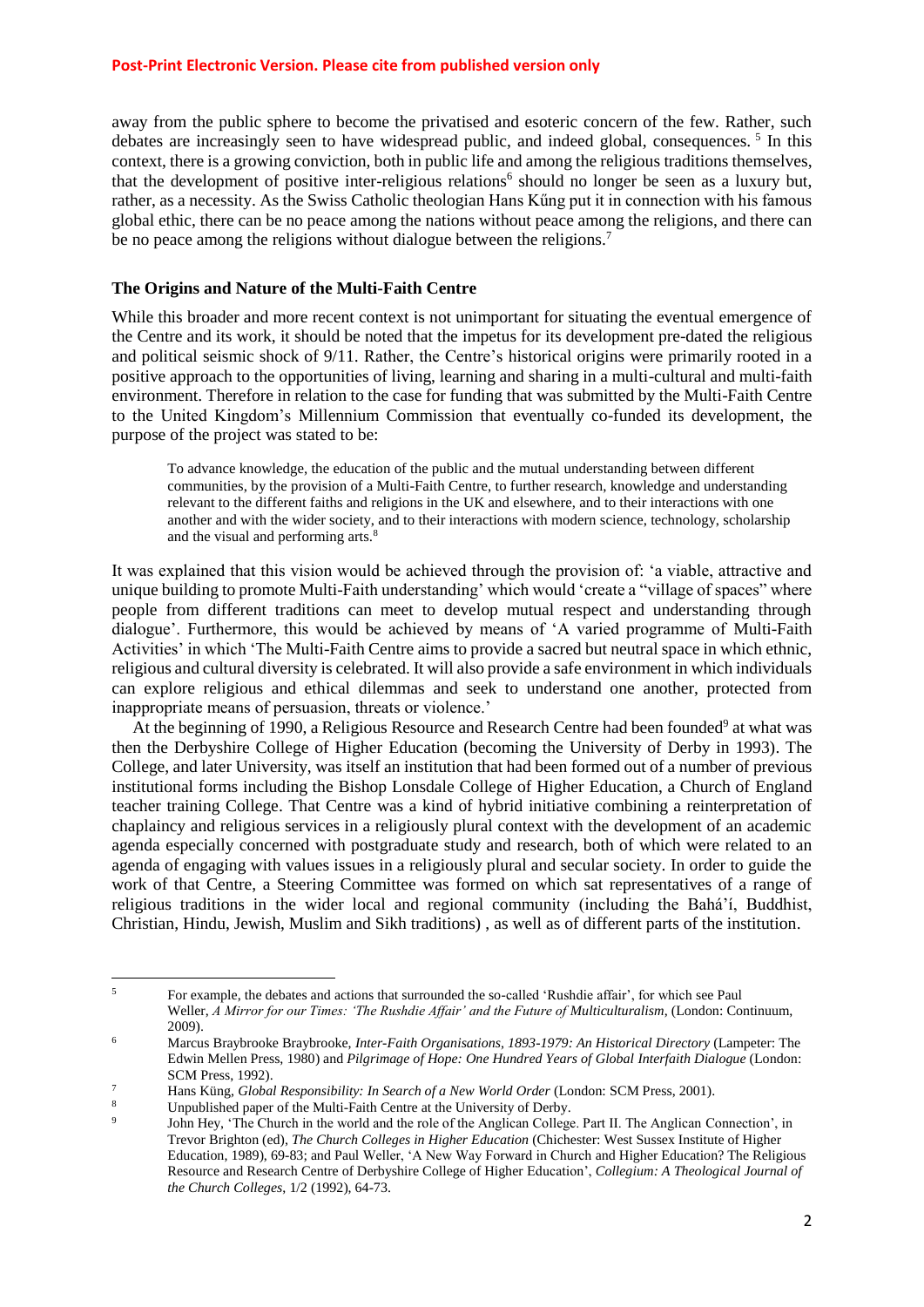The brief of the Steering Committee was to 'advise on institutional policy and practice in relation to religion and to provide a forum for the discussion of teaching and research'.<sup>10</sup> In 1991, as part of the Religious Resource and Research Centre's commitment to developing equal opportunities in relation to religion and belief<sup>11</sup> a paper was taken to that Committee identifying the institutional need for more inclusively available space for religious worship and meeting. And on the basis of a robustly pragmatic position expressed by a member of the University's management at the time that "We can't have church row here", a concept was developed of 'a single facility which could be established at the University to provide for the religious needs of the different groups of students and staff'.<sup>12</sup>

In time, that concept became known as the Multi-Faith Centre – a name that was, in fact, originally used as a convenient internal shorthand descriptor pending an intended later decision on a formal title! While in the end the title did not change, in two important ways the notion of the Centre in due course expanded from the more 'domestic' remit of providing a place for religious worship and meeting in an institutional setting. Firstly, its potential as a place of dialogical encounter between the religious and the secular was identified. As the Centre's Annual Report for 2001 says, the original concept 'quickly developed into the proposal to create a Centre which would promote dialogue and understanding, not only between groups of students and staff with different religious affiliations, but also between the different communities in the region.'<sup>13</sup> Thus the vision of the Centre incorporated the dimension of dialogue as well as of religious observance. And it was this dialogical dimension that, in turn, enabled the vision to be adopted by the University as a project in which it could play a significant role. In this way, the project became not only a means of meeting the needs of students and staff for religious observance and meeting, but also something that was, in itself, centrally aligned with the mission of the University as an educational institution.

In Autumn of 1995, the then Deputy Vice Chancellor, Michael Hall, arranged an architectural competition to which five regional firms submitted outline designs intended to respond to a design brief for realising the idea of the Centre that had been developed by the Religious and Resource Centre Steering Committee. The design brief included the following key negative principles of: no specific 'ownership' or exclusive use; no acts of 'consecration'; no 'permanent' religious symbols or images; no preferred sense of 'direction'; and for it not to be like any known religious building, alongside, positively, that it should suggest both 'depth' and 'transcendence'; that it should incorporate social space, space for meetings and acts of worship, space for dialogue and quiet space, while all spaces were to be 'time-shared'.

On 24th October 1996 a panel composed of people from various traditions unanimously selected a design developed by the architect Mark Swindells. Planning permission was secured on 18<sup>th</sup> February 1997 for what, as an architectural concept, had been characterised as 'a "village of organically formed spaces", configured in a manner that was simultaneously evocative both of deep roots and of transcendence, and yet avoided appearing like a religious building peculiar to any particular tradition.'<sup>14</sup> On 24th November 1999, a fundraising campaign had been launched which secured major gifts and pledges from individuals and organisations from a variety of religions and none, while the Church of England Board of Finance converted an historic six figure loan into a gift to the Centre to be paid by the University, whilst the University made a gift in kind of a 125 year lease (provided at a peppercorn rent) of land, valued in six figures, to the Centre. As the project developed, the instruments for its governance evolved to reflect this 'hybrid' form of University, religious and broader community support and, following a decision of the Trustees on  $24<sup>th</sup>$  June 2000, the project was renamed from the University of Derby Multi-Faith Centre project to that of the Multi-Faith Centre *at* the University of Derby.

At an early stage, the project investigated the possibility of applying for funding from the United Kingdom's then Millennium Commission which dispersed funds derived from the National Lottery. However, among especially the Methodist Church and Muslim groups there were misgivings about such funding, derived as it was from gambling, while it was also decided if the Centre was to be effective

 $10<sup>10</sup>$ <sup>10</sup> Multi-Faith Centre at the University of Derby, *Annual Report, 16th March 2000-31st March, 2001* (Derby: Multi-Faith Centre at the University of Derby, 2001), np.

<sup>11</sup> Paul Weller, 'Religion and Equal Opportunities in Higher Education', *Cutting Edge*, No. 2 (1991), 26-36.

<sup>12</sup> Multi-Faith Centre at the University of Derby, *Annual Report* (see note 10), np.

<sup>13</sup> Multi-Faith Centre at the University of Derby, *Annual Report* (see note 10), np.

<sup>14</sup> Multi-Faith Centre at the University of Derby, *Annual Report* (see note 10), np.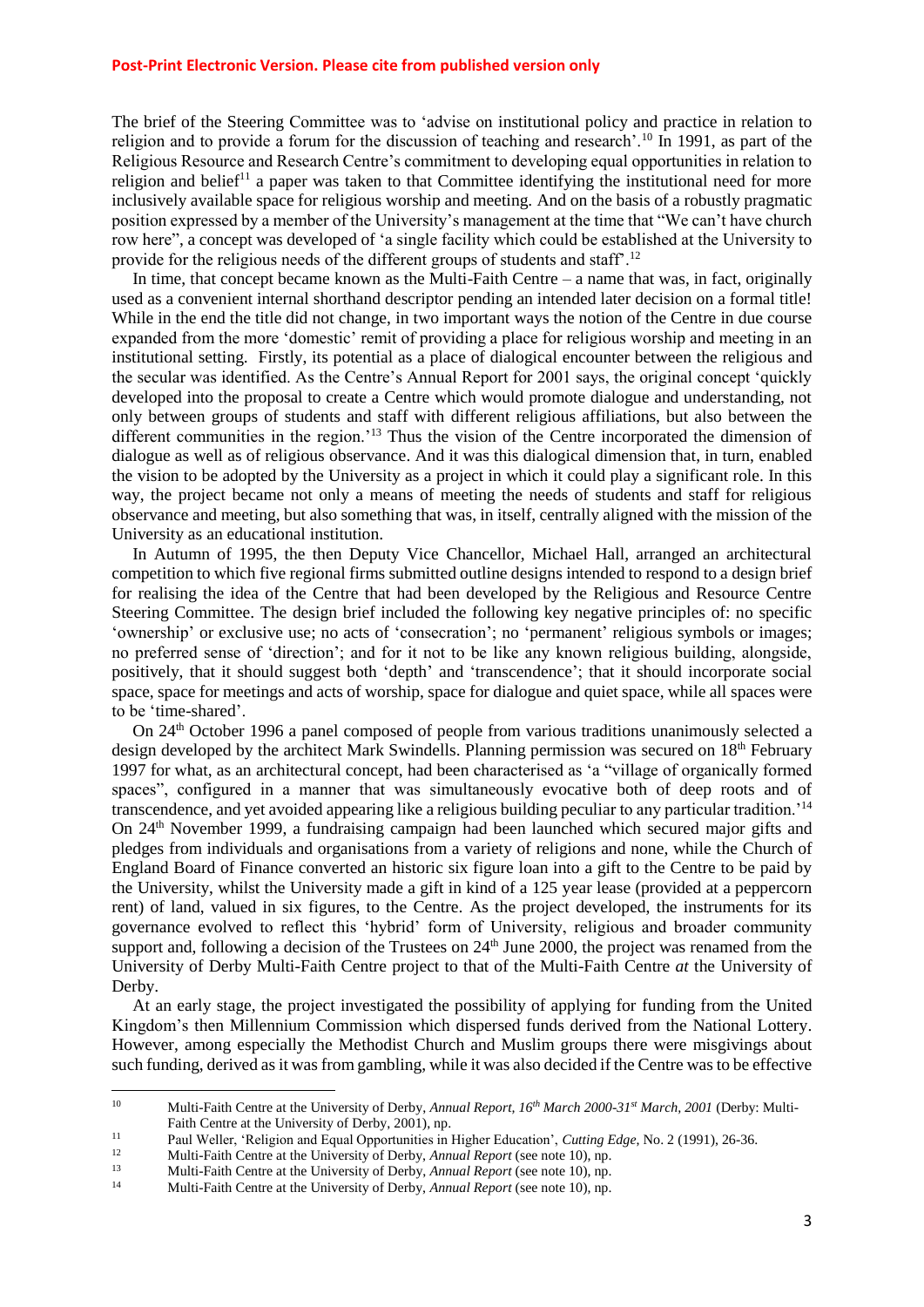in its aims, it needed a solid base (including financial) of support from religious bodies. Therefore initially it was decided to challenge the religious communities, groups and organisations to contribute a substantial proportion of the necessary funding and to seek funding from other public, private and charitable funding sources.

However, in the light of a later approach from the Millennium Commission itself for the project to consider making a bid, further consultation took place with supporters of the project. In this consultative process it was agreed that there could be an appropriate understanding of the Centre's use of such funding on the basis that the Millennium Commission was a public body, charged with distributing funds for good causes within the normal rules that apply to the disbursement of such funds even though, like other sources of public funding, the money may well ultimately be derived from a charge upon activities which many people might find inappropriate, just as with taxation on the sale of alcohol or tobacco, or income from arms sales. In the light of this, exploratory discussions were pursued with the Millennium Commission with a view to the Centre making a bid to the Commission before it ceased funding new projects. On  $27<sup>th</sup>$  June 2001, in the Millennium Commission's fifth and final round of funding, the project secured a conditional, matched-funding grant of up to £1,327,400 making possible the decision to commence the building.

On 30th July, the University's holdings in the *Religions in the UK* multi-faith directory project were acquired by the Centre, and the third edition of this directory<sup>15</sup> was publicly launched on 8<sup>th</sup> October 2001. The associated *MultiFaithNet* website, <sup>16</sup> which had been officially launched on 24<sup>th</sup> November 1999, was also acquired by the Centre, and the directory's former Project Manager, Eileen Fry, was appointed to the wider brief of Projects Development Manager for the Centre. In 2002, with financial support from the University and the Millennium Commission, she was appointed Centre Manager and, in recognition of her expanding role, became Centre Director in 2004.

On 1st December 2003, the contract with the Millennium Commission was finally signed, the University having in October 2003 finalised its agreements<sup>17</sup> with the Centre. On  $22<sup>nd</sup>$  December 2003, the Centre's foundation stone was laid by a boy and girl from each of the Centre's (seven) founding world religious traditions, <sup>18</sup> together with Sir Harold Haywood who had been Chair of the Centre's original Fundraising Committee. On 26<sup>th</sup> August 2004, the keys of the completed building were handed over from the contractors, Bluestone, to the Centre Director. On 11<sup>th</sup> September 2004 an Open Day was held, attracting over 400 visitors, and on 19<sup>th</sup> October 2005 the Centre was formally opened by His Royal Highness, the Duke of Gloucester at an event at which twenty-eight messages of support were received and read out from leading figures in around eighteen different religious traditions, as well as from the British Humanist Association.

The Centre has, at the time of writing, recently celebrated its tenth anniversary as a building. But although the creation of the building itself has been of great importance, in recognition of the danger that the project might become more focused on the creation of an edifice to be filled with activities to justify its existence, it has been crucial to the Centre's development that it understood itself primarily in terms of an underlying set of aims and objectives for which the building provides both a physical expression and a vehicle. Thus, even prior to the commencement of the building work, the Centre began to organise a range of seminar series, projects and events around the issues with which it is concerned. Following what has been a necessarily brief outline of the nature and history of the Multi-Faith Centre so far, this paper will now focus on some key generic issues for inter-religious relations that can be

1

<sup>15</sup> Paul Weller, ed., *Religions in the UK: Directory, 2001-03* (Derby: Multi-Faith Centre at the University of Derby, in association with the Inter Faith Network for the UK, 2001).

<sup>&</sup>lt;sup>16</sup> The original website [\(http://www.multifaithnet.org\)](http://www.multifaithnet.org/) is no longer functioning, with the domain name having been taken over in 2007. A snapshot of *MultiFaithNet* captured by the Internet Archive a[t http://web.archive.org/](http://web.archive.org/) on 5<sup>th</sup> December 1998, can be accessed via the Archive's Way Back Machine search engine. The earliest fully unctioning version is captured in the Archive's snapshot of it on 27<sup>th</sup> April 1999. In a later format, developed in association with the Multi-Faith Centre at the University of Derby, Archive snapshots can be found from 27<sup>th</sup> May 2004.

<sup>&</sup>lt;sup>17</sup> Together with the lease of the land, the University of Derby as a major stakeholder in the project, provides a number of important services and facilities to the Centre, while the Centre also provides a range of services and facilities to the University.

<sup>&</sup>lt;sup>18</sup> Including by the author's youngest daughter, Katrina Lynne Weller.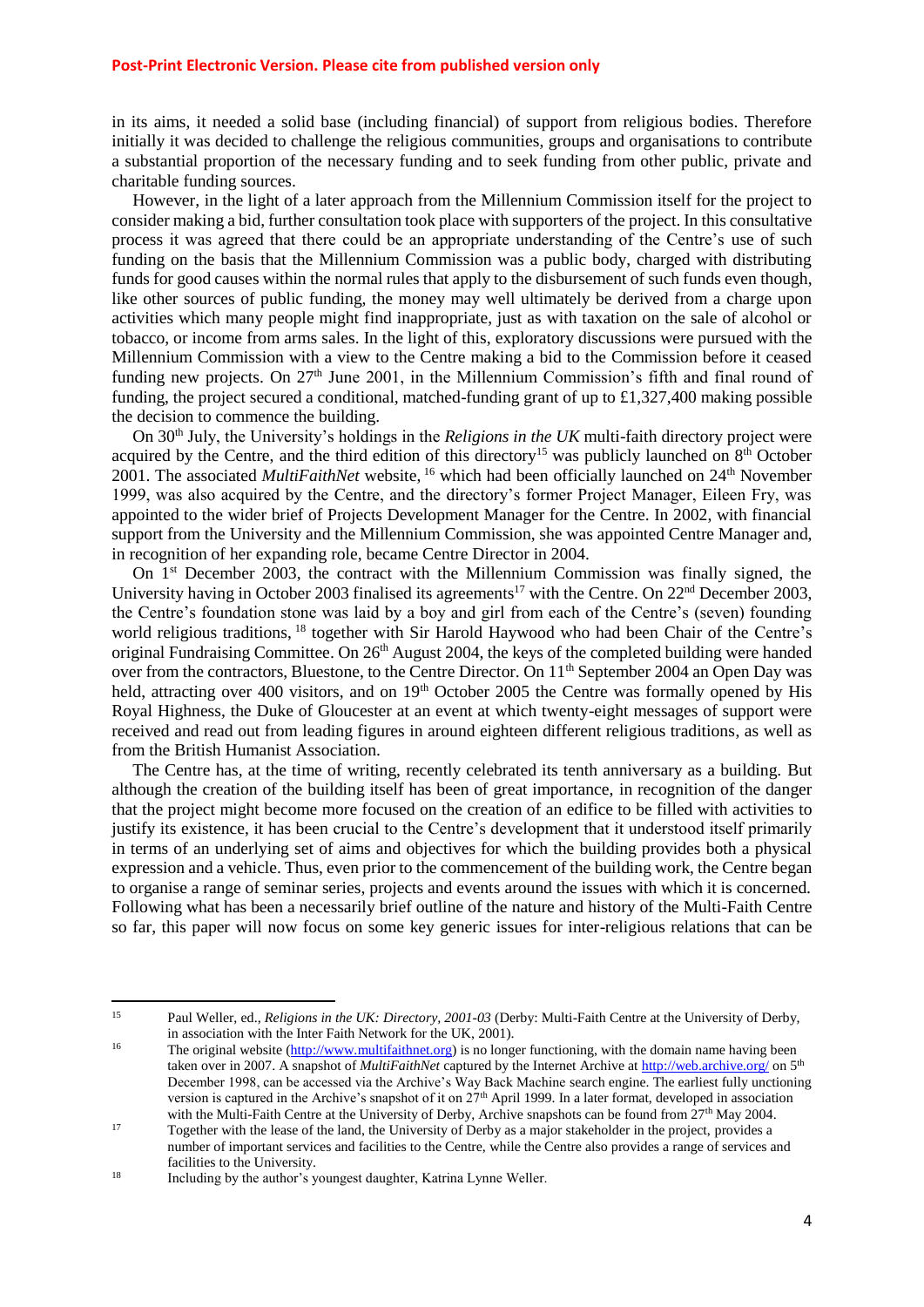identified through this project's story. These include issues of relational and theological ethics; matters to do with worship and spirituality; and matters concerned with truth-claims and truth-seeking.

#### **Relational and Theological Ethics:**

As already briefly outlined, the origins of the Centre are to be found in a group of people of various religious traditions and none who came together with a concern to address issues relating to belief, practice and research in the setting of a higher education institution. Thus the Multi-Faith Centre project cannot properly be understood without appreciating its rooting within the nexus of a growing and evolving set of *relationships*. It is arguable that it is this particular characteristic that has given the project both its 'bottom-up' quality and its durability over a decade of a patient work in laying the relational foundations that were necessary for the possibility of the physical foundations of the building to follow. A number of key individuals played absolutely vital parts in the emergence of the Centre from an idea to a reality.<sup>19</sup> At the same time, the idea of the Centre was not the enthusiasm of either an individual or a group of individuals so much as the product of ten years of working and growing together within a mutual commitment to a common project. As the Centre's Annual Report for 2001 put it, 'The strength of the idea lies in the fact that it has grown from the grass-roots of this dialogue between members of seven different world faith traditions.<sup>'20</sup>

When, during the 1980s, the then British Council of Churches first set up a body in order to reflect upon and engage with the issues arising from religious plurality it was, significantly, called The Committee for *Relations* (emphasis by author) with People of Other Faiths. It could have been a committee *about* 'other faiths', in which 'the other' and their beliefs and practices might have been seen as an external and abstract *object* of consideration. But the name chosen underlined that its work was, in the first instance, concerned with *people*, and hence with other religions as lived phenomena, rather than with holy books or doctrines. Of course, even people can be studied and reflected upon externally. Using the concepts developed by the Jewish philosopher Martin Buber it is clear that people, and especially those seen as 'other', can become all too easily become 'objectified' in 'I-It' encounters.<sup>21</sup>

One of the first fruits of the British Council of Churches' Committee for Relations with People of Other Faiths was its response to the *Guidelines on Dialogue*<sup>22</sup> that were produced by the World Council of Churches. At the heart of the British Council of Churches' Guidelines<sup>23</sup> were the so-called 'four principles of dialogue', further reflection upon which was later developed by the Committee for Relations with People of Other Faiths of the Council of Churches for Britain and Ireland.<sup>24</sup> Although these guidelines were evolved in the context of specifically Christian response to religious plurality, it is arguable that at least the sentiments expressed by these 'four principles of dialogue' could be capable of affirmation by people of any religious tradition, or indeed by all people of good will. These principles stated that:

Dialogue begins when people meet each other Dialogue depends upon mutual understanding and mutual trust Dialogue makes it possible to share in service to the community Dialogue becomes the medium of authentic witness

**.** 

These four principles were not consciously adopted during the evolution of the Multi-Faith Centre project. But in many ways they accurately reflect the framework within which the Centre project has

<sup>19</sup> While it can be invidious to name some and not others, at least Michael Hall, former Deputy Vice Chancellor of the University; Eileen Fry who became the Centre's founding Director, and Professor Jonathan Powers, the former Senior Pro Vice-Chancellor of the University, who became 'Project Champion' and subsequently Vice-Chair of the Trustees of the Centre, should be mentioned.

<sup>20</sup> Multi-Faith Centre at the University of Derby, *Annual Report* (see note 10), np.

<sup>&</sup>lt;sup>21</sup> Martin Buber, *I and Thou*, trans. Ronald Gregor Smith (Edinburgh: T & T Clark, 1937),<br><sup>22</sup> World Gauneil of Churches, *Cuidalines* an Dislague (Ganaus World Gauneil of Church

<sup>22</sup> World Council of Churches, *Guidelines on Dialogue* (Geneva: World Council of Churches, 1979). British Council of Churches, *Relations With People of Other Faiths: Guidelines on Dialogue in Britain* (London: British Council of Churches, 1981).

<sup>24</sup> Committee for Relations with People of Other Faiths of the Council of Churches for Britain and Ireland, *In Good Faith: The Four Principles of Interfaith Dialogue. A Brief Guide for the Churches* (London: Council of Churches for Britain and Ireland, 2001).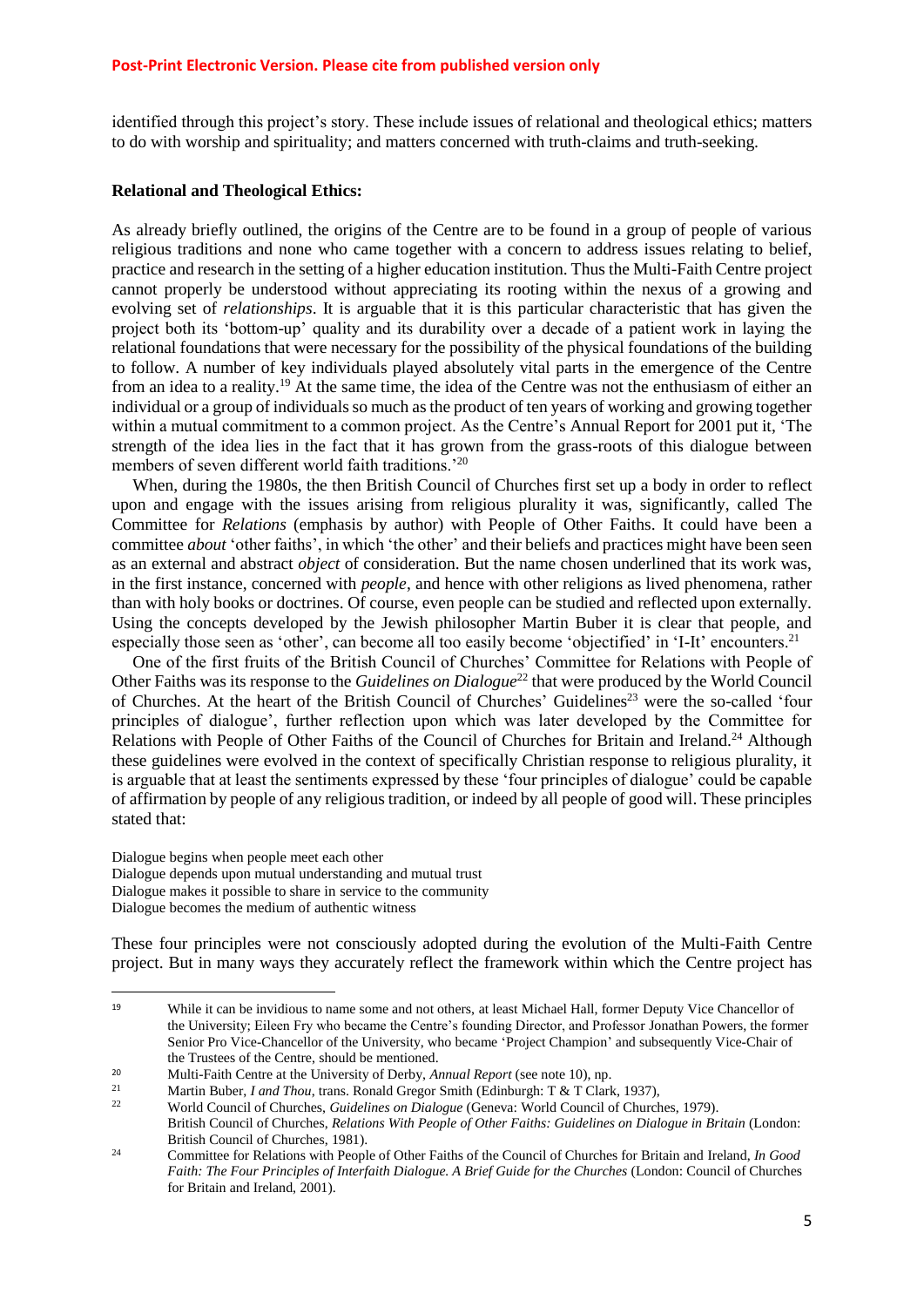developed over the years. However, for all inter-faith initiatives there remains a question of just how far do we go in this? The use of 'we' and of 'us' are among the most revealing words in terms of who is 'defined in' and who is 'defined out', in either conscious (or perhaps more often) unconscious ways. How inclusive, in practice, is the commitment to inter-religious dialogue and relationship? What about those from among so-called New Religious Movements and/or Pagans? To put it starkly, in order to keep some (majority) groups 'in', is it necessarily the case that others (minority groups and those perceived as unorthodox or heterodox) have to be ruled 'out'?

There are no easy answers in these issues, and the Multi-Faith Centre has not found them easier to deal with than has any other inter-religious organisation or initiative. The impulse and principle of being as inclusive as possible is strong. Thus, for example, the Centre's programme has included a series with contributions from Anthroposophists, Christian Scientists, Spiritualists, Atheists and others. But there is also challenge involved in maintaining the engagement and commitment of the 'mainstream' of each world religious tradition, its community and its organisations. This is in a context in which interreligious activity per se can, for some within these traditions, itself still be viewed with suspicion as a potentially dangerous development.

At present at least, in relation to the Centre there is a difference between the religious traditions that were originally involved in constituting the Centre (Bahá'í, Buddhist, Christian, Hindu, Jewish, Muslim and Sikh) and are thus reflected in the Centre's Trustee body, and people from those traditions and groups who have been involved in programme and activities of the Centre (extending to the other world religious traditions of Zoroastrians and Jains, but also to groups often seen as 'sects' or 'New Religious Movements'), but who are not formal stakeholders in the sense of being directly involved in the Centre's governance. At the same time, the Centre's trust deeds make provision for two members to be elected from its Annual General Meeting (which can be attended by both individual and corporate members of the Centre), and who need not be either members of one of its constituting religious traditions, nor associated with the University. In all its activities, the Centre seeks to work according to its own version of the Golden Rule, drafted by Professor Jonathan Powers for display in the Centre, and which enjoins all participants in the Centre's work and activities to 'Listen to others as you wish them to listen to you.'

#### **Truth-Seeking and Truth-Claims**

**.** 

The question of which groups are involved in the Multi-Faith Centre, and on what basis, relates closely to the matter of the truth-claims held by the religions. This is because for some, the varied truth-claims made from within the religions makes the possibility of a shared enterprise at least questionable, if not actually impossible, while remaining with integrity within a particular religious tradition. However, the former Religious and Pastoral Services Development Co-Ordinator at the University of Derby, David Hart argued that 'there is no theological agenda behind the Centre other than the pragmatic necessity for the plurality of stakeholders to negotiate its sacred space.'<sup>25</sup>

This could, of course, also itself be contested in that such a position could itself be seen as ideological. However, what is clear is that, together with people who are fully at home within any original faith tradition that they may affirm, it is the Centre's intention to cater not only for those who stand comfortably within particular religious traditions, but also for what the present author has elsewhere called 'refugees' from religious traditions and communities, as well as 'seekers' after the spiritual.<sup>26</sup> In such an enterprise, an engagement with truth claims is important to avoid the dangers of the 'domestication of dialogue'. On this basis it is possible to grow in knowledge by a 'doing of the truth', in which truth is understood not so much in terms of *intellectual definitions* but more in terms of *transformative understanding*. Writing with particular reference to Christian-Muslim relationships, but arguably of relevance to inter-faith relationships in general, the Anglican bishop and theologian Kenneth Cragg argues that: 'The contemporary relationship of faiths is a "doing" that is looking for "knowledge", aware that the knowledge that may finally justify the doing can be had in no other way.

<sup>25</sup> David Hart, 'A Theology of Multi-Faith Design', in *Multi-Ethnic Britain: What Future? The Report of a Conference held in Leicester, 5-7 August, 2001* (Leicester, 2001), 19-20 (20).

<sup>26</sup> Paul Weller, 'Inter-faith roots and shoots: an outlook for the 1990s', *World Faiths Encounter*, No, 1, March, 48-57.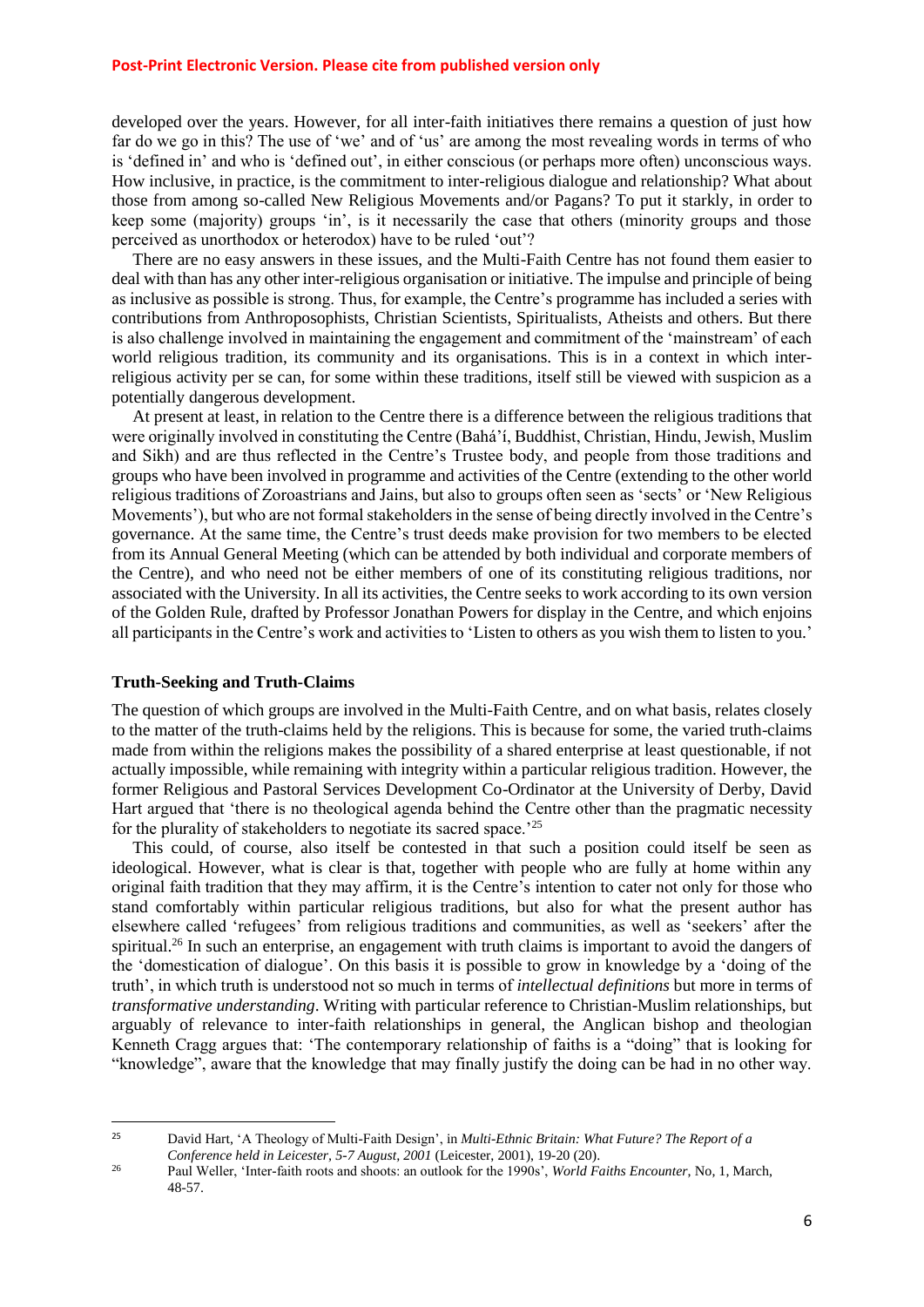Like Peter in the house of Cornelius, we may feel at once both compelled and compromised in being where we are.<sup>'27</sup>

Such an approach to the theology and practice of inter-religious dialogue can perhaps be characterised as faith *in action* seeking understanding. The Christian philosophical theologian John Hick famously proposed the possibility for an eschatological verification of religious truth-claims.<sup>28</sup> An emphasis on theological ethics in inter-faith dialogue may ensure that there is at least some possibility for a more temporally located *evaluation*, if not *verification* of the validity of truth-claims. The historian Arnold Toynbee similarly argued that, until the time arrives when the local heritages of the different historic nations, civilisations and coalesce into a common heritage of the whole human family, then the only effective standard of judgement is that '... all the living religions are going to be put to a searching practical test. "By their fruits ye shall know them" '.<sup>29</sup>

Thus the issue of truth-claims remain at the heart of an enterprise such as the Multi-Faith Centre. It is a project based neither on a premise of religious indifferentism, nor one that requires participants to believe that, beneath or beyond the varied forms of religious believing and belonging, there is a shared and common truth. Rather, it is a project in which truth-claims are approached with seriousness and rigour, but within an emphasis on the lived reality of religious traditions and also on the basis of a conviction that, in the context of a relational commitment to mutuality of respect and commitment, it is possible to maintain an approach that is based upon epistemological integrity. But in pursuing this, as Kenneth Cragg has insisted, '…what converses in dialogue is not 'religions' but people; not doctrines in *abstracto*, but doctrines in *vita*; not rites in *vacuo*, but worships in the heart.' This could be characterised as a relational form of 'theological humanism'.<sup>30</sup>

#### **Worship and Spirituality**

**.** 

The origins of the Multi-Faith Centre project were rooted in the need for shared worship space. At the same time, the Centre was never intended to be an ersatz church, mandir, mosque or gurdwara. It is a facility (albeit that this is a somewhat clinical word) offering space for religious practice, spirituality and the exploration of issues in the context of a publicly funded and accessible environment. In this respect the Centre is part of an increasing trend that can be observed in the attention paid to, and the development of, similar facilities in a whole variety of public institutions and environments, of which designated multi-faith spaces in airports and hospitals can also provide other pertinent examples.

In this instance, however, it may have been easier to convince sceptics in the religious communities of the Centre's importance, value and appropriateness in relation to truth-seeking within a relational and theological ethics, had worship not been one of its key aspects. This is because it is in connection with worship and devotion that people within all individual religious traditions tend to be most concerned about the possibility of loss of distinctiveness and the question of how far we can go is sharpened.

This is particularly, although not exclusively, the case among Christians in the Evangelical tradition. During the development of the Multi-Faith Centre project a Christian Union leaflet attacked the Centre in connection particularly with its function as a place within which worship of various kinds can take place. While the Christian Union leaflet acknowledged that, 'Some people that would not want to come to CU, might become interested through the multi-faith centre because some people are merely searching for God, and might begin their search at the multi-faith centre' nevertheless, due to a particular view of demonology, as the Christian Union leaflet put it, 'Concerns have been raised of the spiritual implications of the multi-faith centre. The worry is that prayer to false gods and spirits will attract demons to the multi-faith centre and to Kedleston Road.'<sup>31</sup>

Perhaps paradoxically, it is often especially among people from religious traditions that do not usually emphasise the physicality of sacredness that concerns of this kind can be found. From such a perspective what is being posed is a question of whether, if Christian worship takes place in a space that

<sup>27</sup> Kenneth Cragg, 'Christian Muslim Dialogue (review article)', *Anglican Theological Review*, 57 (1975), 109-120, 117.

<sup>28</sup> John Hick, *Death and Eternal Life* (London: Collins, 1976).

<sup>29</sup> Arnold Toynbee, *An Historian's Approach to Religion* (Oxford: Oxford University Press, 1956), 296.

<sup>30</sup> Kenneth Cragg, 'Christian Muslim Dialogue (review article)' (see note 27), 112.

<sup>31</sup> Christian Union leaflet. Kedleston Road is the location of the University's main campus, where the Centre is sited.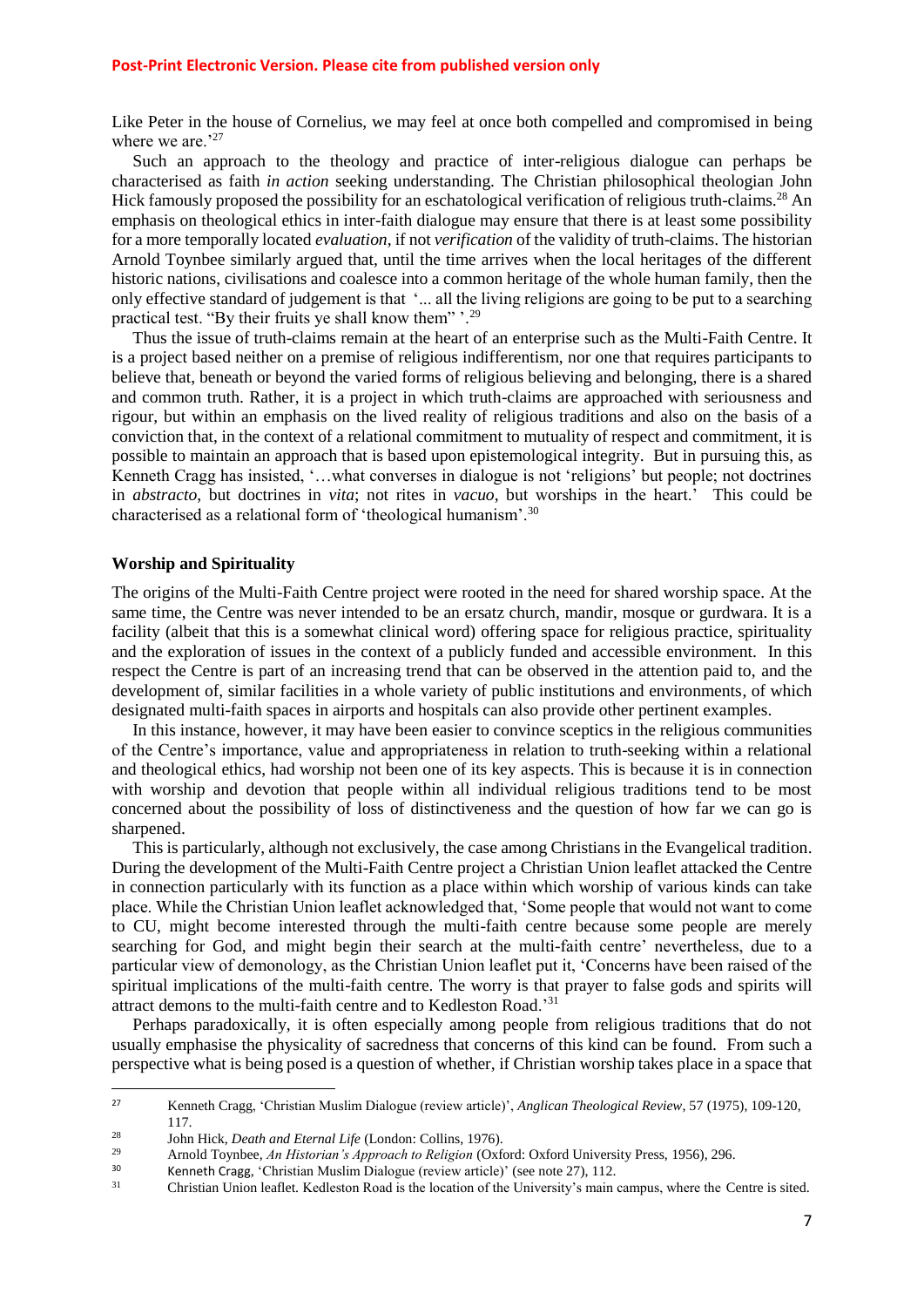is 'time-shared' with people who have a different focus for their devotions, some kind of 'spiritual contamination' can occur. In contrast to such an approach, on the basis of an aphorism developed in the thinking of the Centre that 'another time is a different space', David Hart explained that, '….the building will not be consecrated by any one tradition or set of principles. In common with the presuppositions of a post-Einsteinian universe, the designers believe that the sacredness of space is a dynamic rather than a static reality.'<sup>32</sup>

However, rather than simply stating its position, and in keeping with its overall approach to achieve as broad as possible an engagement, the Centre set about engaging in serious discussions with representatives of the Christian Union in order to try and explain its approach and to see if it was possible to secure, if not active support, then at least a position that would not be encouraging of active opposition to the Centre. In the end, since the opening of the Centre, Christian groups of a wide variety have readily used the Centre to meet for worship and prayer as well as for discussion and debate.

Nevertheless, for the student Islamic Society during the period leading up to and following the opening of the Centre, the financial support of the Millennium Commission and its relationship with money raised through the National Lottery did prove to be a stumbling-block to use of the Centre for daily prayers. When the original discussions about applying to the Millennium Commission had taken place, the student Islamic Society of the time had accepted the understanding reached then and had been informed by the advice of Muslim scholars. But, as was also pertinent to the changing positions in the Christian Union, so also with the student Islamic Society the turnover of student society membership could and did bring about significant changes in position in comparison with those taken by the former leaders of student organisations. At the same time, from its opening individual Muslim students did pray in the Centre and a local Muslim group used it as a venue in which to celebrate religious festivals. Once again, a patient engagement with the issues and concerns by the Centre and the University enabled eventual movement in this matter and Muslim students now routinely use the Centre for their regular daily prayers.

While it is undoubtedly the case that including religious worship and meeting within the remit of any inter-faith initiative increases the complexities and sensitivities involved, to exclude spirituality and worship from dialogue is to run the risk of the 'instrumentalisation of dialogue', since it is worship, prayer and meditation which keeps religious activities open beyond their own immediate personal and communal interests. It is also the case that *sharing of space* for worship to take place in different traditions should not automatically be confused with occasions for shared observance (often popularly called 'inter-faith worship').

Nevertheless, there may also well be occasions where shared observance can take place in a way that recognises and respects the integrity of all the participants and, on a number of special occasions, the Multi-Faith Centre has attempted to facilitate such. In their Grove Booklet on inter-faith worship, the Anglican Evangelical Christian authors Akehurst and Wooton suggested the following guidelines for approaching inter-faith worship. Although these particular guidelines were designed specifically for inter-faith worship, in many ways they in fact also reflect the more general testimony and experience of those who have participated in the broader Multi-Faith Centre project so far, and which guidelines are that: it is best set to limited aims; such initiatives must be based on mutual respect; they should grow out of a prior relationship; they must avoid theological inconsistency; and they should avoid situational dishonesty.<sup>33</sup>

#### **There are no Conclusions but there is a Journey**

1

The Multi-Faith Centre does not set out to achieve everything. It is a particular project in a particular place at a particular time. It is built upon respect for those who participate in it. Although a number of individuals have played key parts in its evolution, the project has not been the 'good idea' of a charismatic individual driving it through, or the pet project of a patron in relation to which others are then only invited to participate on grounds that have already been predetermined. Rather, it has been

 $32$  David Hart 'A Theology of Multi-Faith Design' (see note 25), 20.<br>  $33$  P. Akeburst and P. Wooton, *Inter Eaith Worshin*? Grove Booklet

<sup>33</sup> P. Akehurst and R. Wooton, *Inter-Faith Worship?*, Grove Booklet on Ministry and Worship, 52 (Bramcote: Grove Books, 1977).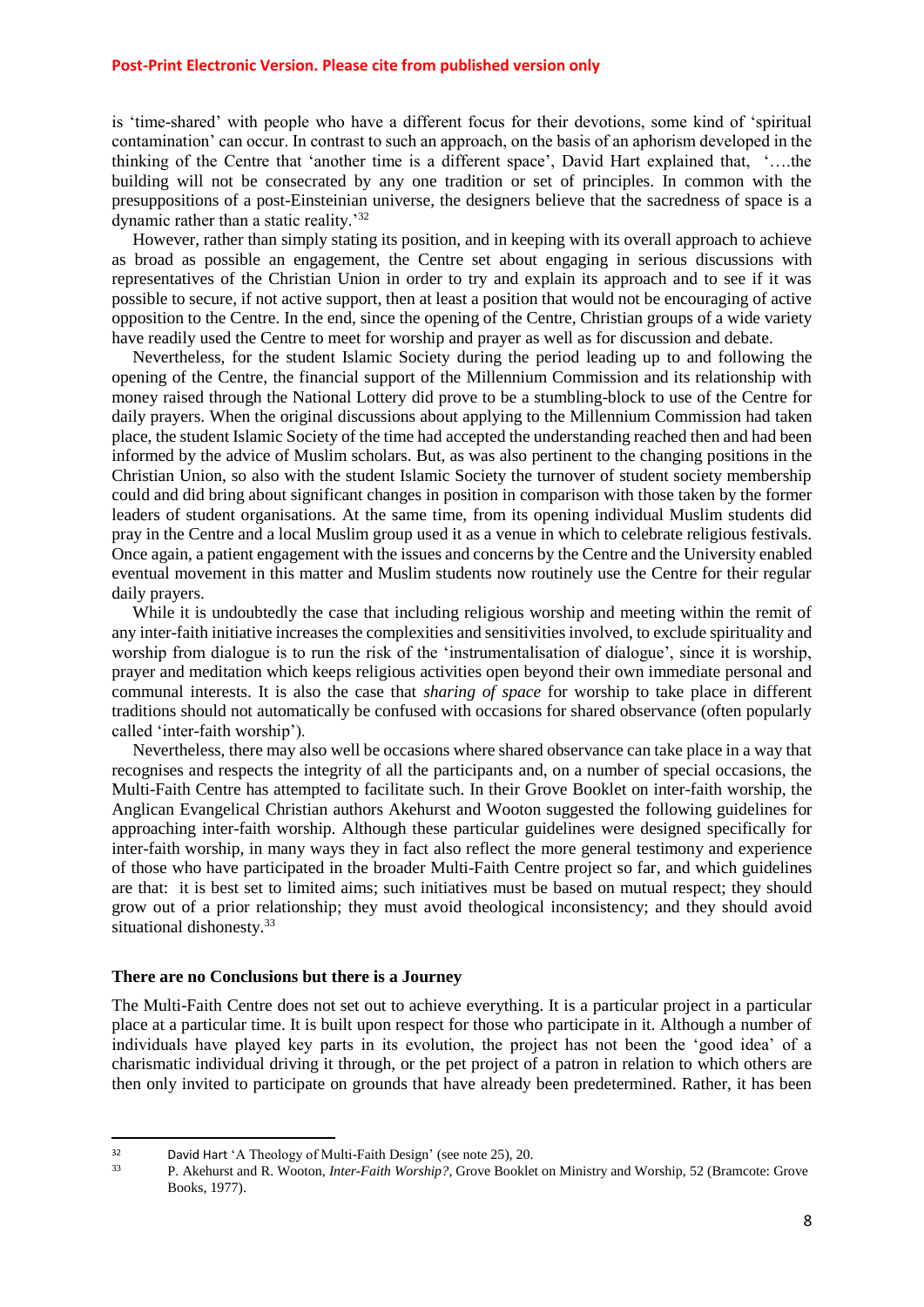rooted in, and has been sustained by, a prior relationship that has developed and grown as the project has progressed.

The Centre seeks to avoid the theological inconsistency of the lowest common denominator compromise. Instead, it seeks to develop a theological ethics in which a commitment to distinctiveness, identity and particularistic truth-claims go hand in hand with a relational commitment to 'the other'. It affirms the importance of individuals and groups not being put into a position of situational dishonesty since honesty is critical to maintaining the trust and commitment of all. As the Inter Faith Network for the UK's *Statement on Inter-Religious Relations* reminds us:

Openness to one another and honest self-criticism are essential to a maturing of inter-religious relations….If we are to transform and enrich our relationships we need to avoid demeaning or disparaging another person's religious tradition. We must always beware of comparing the practice of another religious tradition with the ideals of our own. There will…..be occasions when we need to express convictions which differ from those of people of another religious tradition. At the same time, we need to learn what causes offence to each other and to avoid this wherever we can do so without compromising our integrity.<sup>34</sup>

It may appear that the Multi-Faith Centre as a case study for inter-faith relations leaves a lot of loose ends. As a living and evolving project this is inevitable. It may offer some lessons that are of wider use, but these will be of the nature of *testimony* rather than of *definition*, of *pointers* rather than of *conclusions*. In the concluding paragraph of the Centre's 2001-2 Annual Report it is noted that:

It should be observed that there is no specific 'end' to the work of the Centre. So long as human beings have different cultural and religious perspectives there will be a need for dialogue. The important thing is to safeguard the process, and especially to bring into dialogue those who are presently hostile to it. The Centre will be a source of support for all who are willing to try to understand others and to respect them as persons, but the real challenge is to engage those tempted to demonise differences.<sup>35</sup>

This paper began by relating its topic to the question 'How far can you go?'. But the title of this paper contains a significant variation on this question. The Multi-Faith Centre is a project that asks this kind of question not in the second person singular, but in the first person plural. In other words, the questions arising from serious engagement in inter-faith relations are not to be cast in the form of 'How far can *you* go?', but rather in the form of 'How far can *we* go *together*?'.

Adapting Wilfred Cantwell Smith's insight about the need for a comparative study of religion needing to become 'a "we all" are talking with each other about "us" ',<sup>36</sup> the Multi-Faith Centre project also reflects a theology and practice of inter-religious relations that develops along the lines of a 'we all' talking *and acting* together about 'us'. In this 'we all' is included people of many religious faiths and none, and the 'us' includes both *active participants* in the project, but also extending to the wider 'us' of *humankind*.

In 1606 or 1607, a Separatist Christian congregation began to meet in the home of Thomas Helwys who, together with John Smyth, became one of the *'kirchenvater'* of English Baptist life. The congregation that they founded was constituted through the so-called 'Gainsborough Covenant'. According to the terms of this covenant as recorded later by William Bradford, its members 'joined themselves (by a covenant of the Lord) into a Church estate, in the fellowship of the Gospel to walk in all his ways, made known, or to be made known unto them, according to their best endeavours, whatsoever it should cost them, the Lord assisting.'<sup>37</sup>

The Gainsborough Covenant was formed by those sharing in a common religious commitment and worked out within a particular tradition. However, there is a sense in which it might also be appropriate to characterise the commitment of those who are engaged in the Multi-Faith Centre Project as a 'covenant', constituted by individuals and groups who freely commit to it. Commitment to the Centre

**.** 

<sup>34</sup> Inter Faith Network for the UK, *Statement on Inter-Religious Relations* (London: Inter Faith Network for the United Kingdom, 1991), para 12.

<sup>35</sup> Multi-Faith Centre at the University of Derby, *Annual Report, 1st April 2001-31st March, 2002* (Derby: Multi-Faith Centre at the University of Derby, 2002).

Wilfred Cantwell Smith, *Towards a World Theology: Faith and the Comparative History of Religion* (London: Macmillan, 1981), 101.

<sup>37</sup> William Bradford, quoted in W.C. Ford (ed), *History of the Plymouth Plantation, 1620-1674. Volume I* (Boston: Massachusetts Historical Society, 1912), 20.